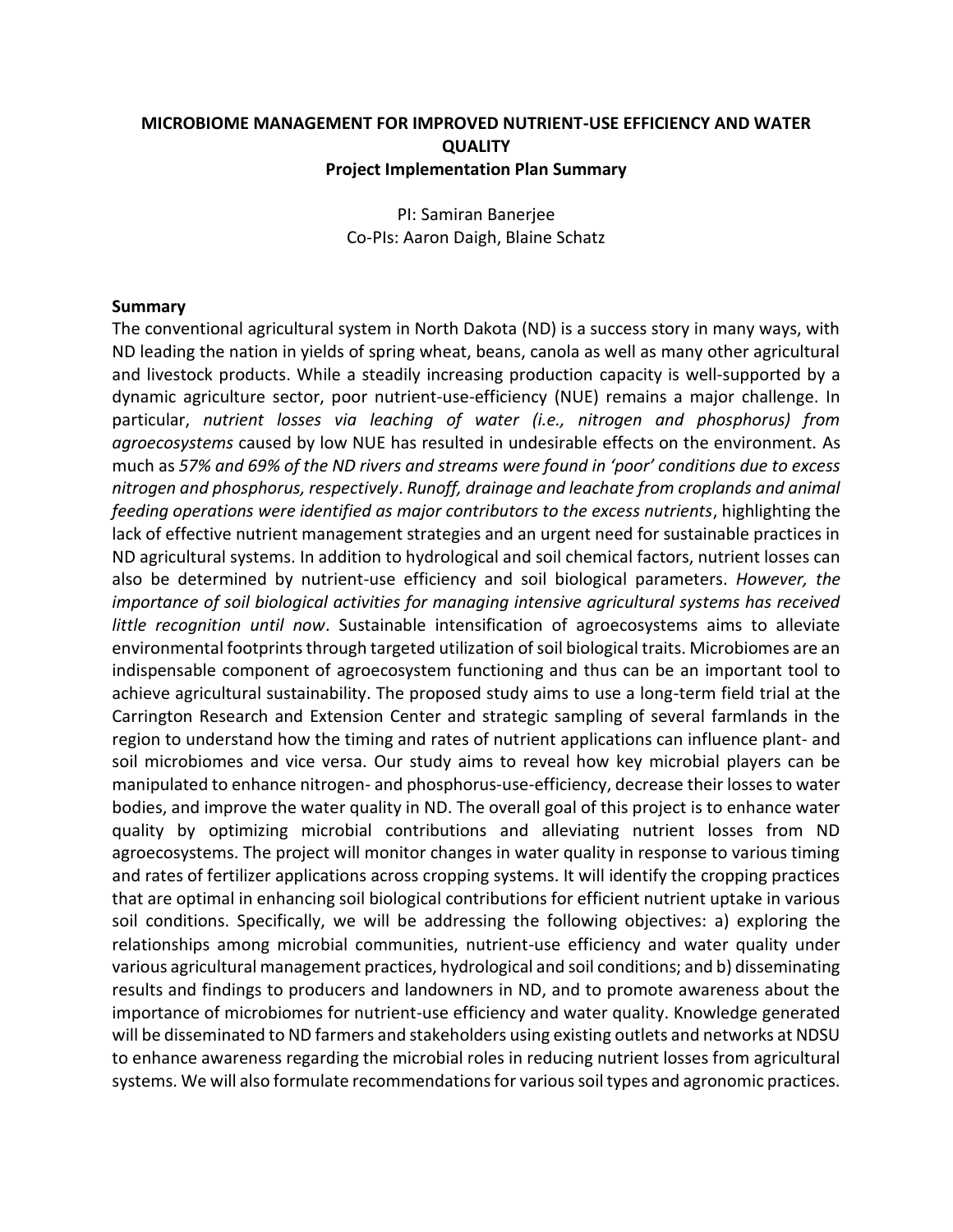## **3.0 PROJECT DESCRIPTION**

## *3.1 Project Goals*

The overall goal of this project is to enhance water quality by optimizing microbial contributions and alleviating nutrient losses from ND agroecosystems. The project will monitor changes in water quality in response to various timing and rates of fertilizer applications across cropping systems. It will identify the cropping practices that are optimal in enhancing soil biological contributions for efficient nutrient uptake in various soil conditions. It aims to harness key players in the plant and soil microbiomes through management practices to mitigate future water quality impairment in ND. By incorporating seasonal patterns, the project aims to develop models linking pedological and agronomical data to microbial characteristics. Knowledge generated will be disseminated to ND farmers and stakeholders using existing outlets and networks at NDSU to enhance awareness regarding the microbial roles in reducing nutrient losses from agricultural systems. We will formulate recommendations for various soil types and agronomic practices. Such tailored recommendations will facilitate producers to understand nutrient loss patterns in their farmlands and make informed decisions. This will potentially enable them to readjust fertilizer inputs, reduce the cost of related agricultural practices, and reduce externalities that have consequences to water resources. Furthermore, the linkage between agricultural microbiomes and water quality is a key watershed management priority and yet an underexplored area. The project aims to fill this informational void. In particular, it will create opportunities to disseminate outcomes at regional and national meetings on watershed and natural resource management.

## **3.2 Objectives**

The project will use a combination of exploratory field surveys and experimental manipulations at farmlands and a long-term field trial, respectively, to achieve the integrated objectives outlined below. Note that these objectives are integral to the project goal and are not intended to be interpreted as independent components. A long-term agricultural field trial at the Carrington Research Extension Center (CREC) of NDSU will be the primary site. Additionally, several farmlands will be selected across soil types and management practices for monitoring the linkage observed at the long-term experimental site. The synergistic use of these sites under different soil types and weather conditions will be a unique strength of this study. Furthermore, a range of physical, chemical and molecular techniques will be used to assess hydrological, edaphic, agronomic, and biological properties. Such comprehensive measurement will also be a strength of this project. All information and data will be summarized and disseminated to landowners, agricultural producers, state and county extension agents, and the ND Department of Environmental Quality personnel for educational events to the general public and stakeholders.

**Objective 1:** *To explore the relationships among microbial communities, nutrient-use efficiency and water quality under various agricultural management practices, hydrological and soil conditions.*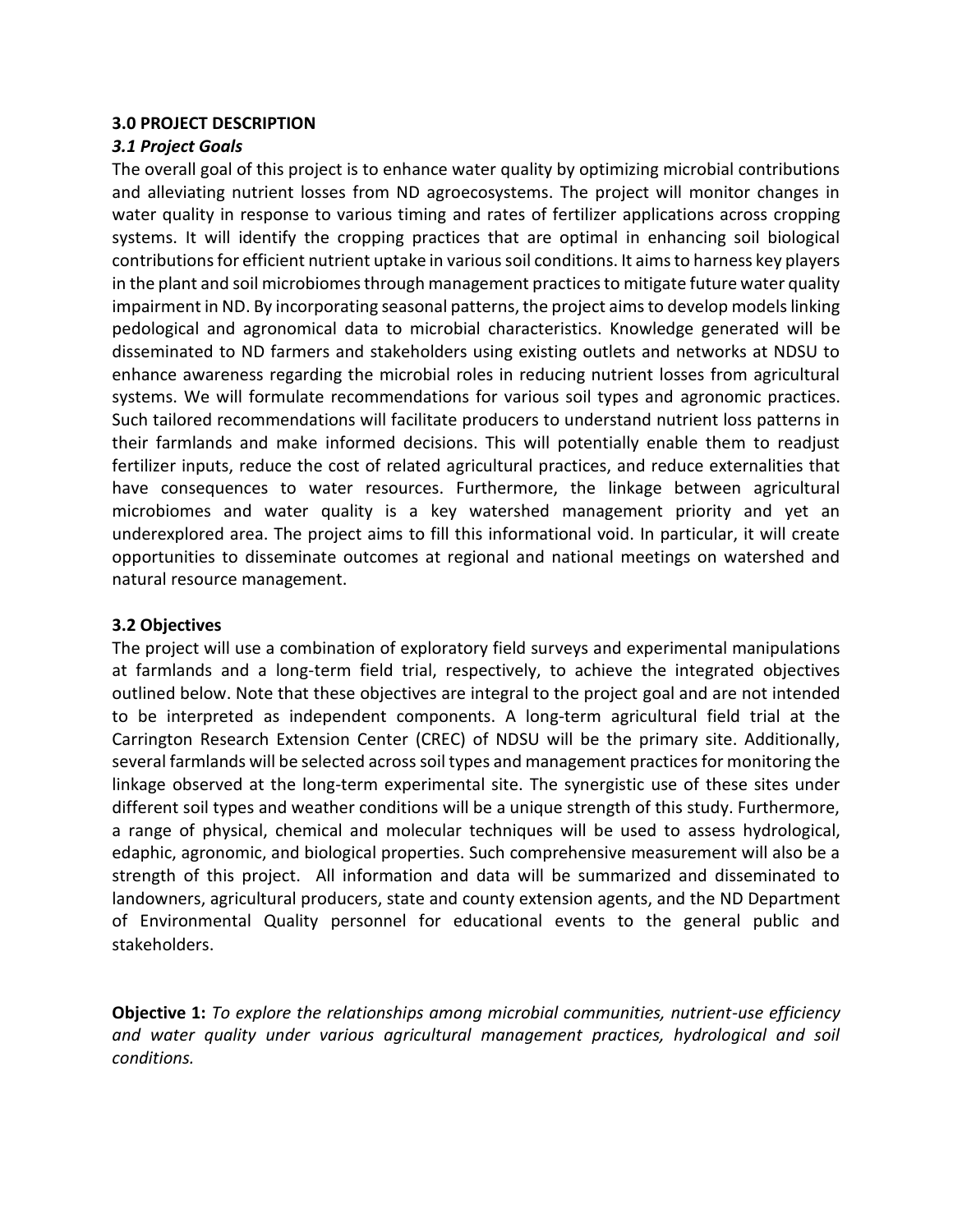**Task 1:** This task will explore the link between microbial communities and hydrological properties across several farms and in a long-term soil management and crop rotation field trial at the Carrington Research Extension Center (CREC) of NDSU.

**Task 2:** This task will monitor the seasonal patterns of hydrological and edaphic properties across a management intensity gradient.

## **Objective 2:**

*To disseminate results and findings to producers and landowners in ND, and to promote awareness about the importance of microbiomes for nutrient-use efficiency and water quality.* **Task 3:** As part of this task, we will make educational materials on the overall importance of agricultural microbiomes for soil nutrient cycling processes with subsequent implications for water quality.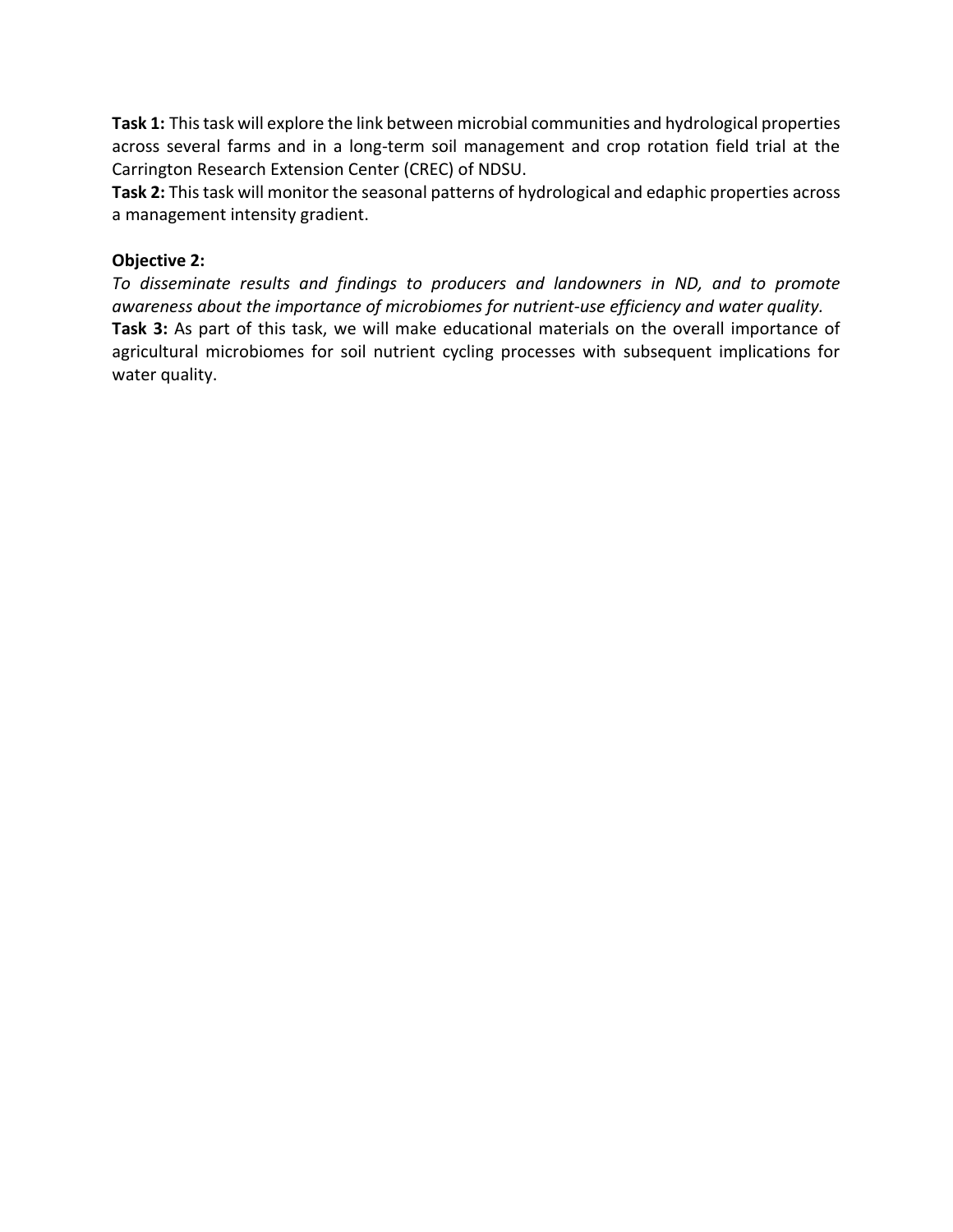## **6.0 MILESTONE TABLE**

| Milestone Table for Microbiome Management for Improved Nutrient-Use-Efficiency and Water Quality                                                                                                                                                                                                                                                                                          |                                                                                                                                                                                                                                                                                                                                                                                                                                                                                                                                                                                                                                                   |      |      |      |
|-------------------------------------------------------------------------------------------------------------------------------------------------------------------------------------------------------------------------------------------------------------------------------------------------------------------------------------------------------------------------------------------|---------------------------------------------------------------------------------------------------------------------------------------------------------------------------------------------------------------------------------------------------------------------------------------------------------------------------------------------------------------------------------------------------------------------------------------------------------------------------------------------------------------------------------------------------------------------------------------------------------------------------------------------------|------|------|------|
|                                                                                                                                                                                                                                                                                                                                                                                           |                                                                                                                                                                                                                                                                                                                                                                                                                                                                                                                                                                                                                                                   |      |      |      |
| <b>Objectives and Tasks</b>                                                                                                                                                                                                                                                                                                                                                               | <b>Product/Output</b>                                                                                                                                                                                                                                                                                                                                                                                                                                                                                                                                                                                                                             | 2021 | 2022 | 2023 |
| <b>Objective 1:</b> To explore the relationships<br>among microbial communities, nutrient-use<br>efficiency and water quality under various<br>agricultural management practices,<br>hydrological and soil conditions.<br>Task 1: This task will explore the link<br>between microbial communities and<br>hydrological properties across several<br>farms and in a long-term field trial. | A) Assessment of soil nutrient efficiency and<br>water quality; B) Annual project reports with an<br>updated summary; C) Final project report with<br>complete project summaries, data analyses, and<br>recommendations for government agency<br>personnel, landowners, and other stakeholders;<br>D) Extension circulars, factsheets, and videos; E)<br>Interviews in farmers' radio stations; F)<br>Presentations of findings at local and regional<br>stakeholder events; G) Presentations in regional,<br>national and international scientific meetings by<br>graduate students and PIs; H) International peer-<br>reviewed journal articles | X    | X    |      |
| Task 2: This task will monitor seasonal<br>patterns of hydrological and edaphic<br>parameters across a management intensity<br>gradient. A series of tillage (conventional,<br>minimum and no-tillage), fertilizer (high,<br>moderate and low), crop rotation gradient<br>(high and low), types of cover crops will be<br>included in this task.                                          | A) Assessment of crop nutrient-use efficiency and<br>water quality; B) Statistical Models linking<br>hydrological, microbiological and agronomic<br>properties                                                                                                                                                                                                                                                                                                                                                                                                                                                                                    | X    | X    |      |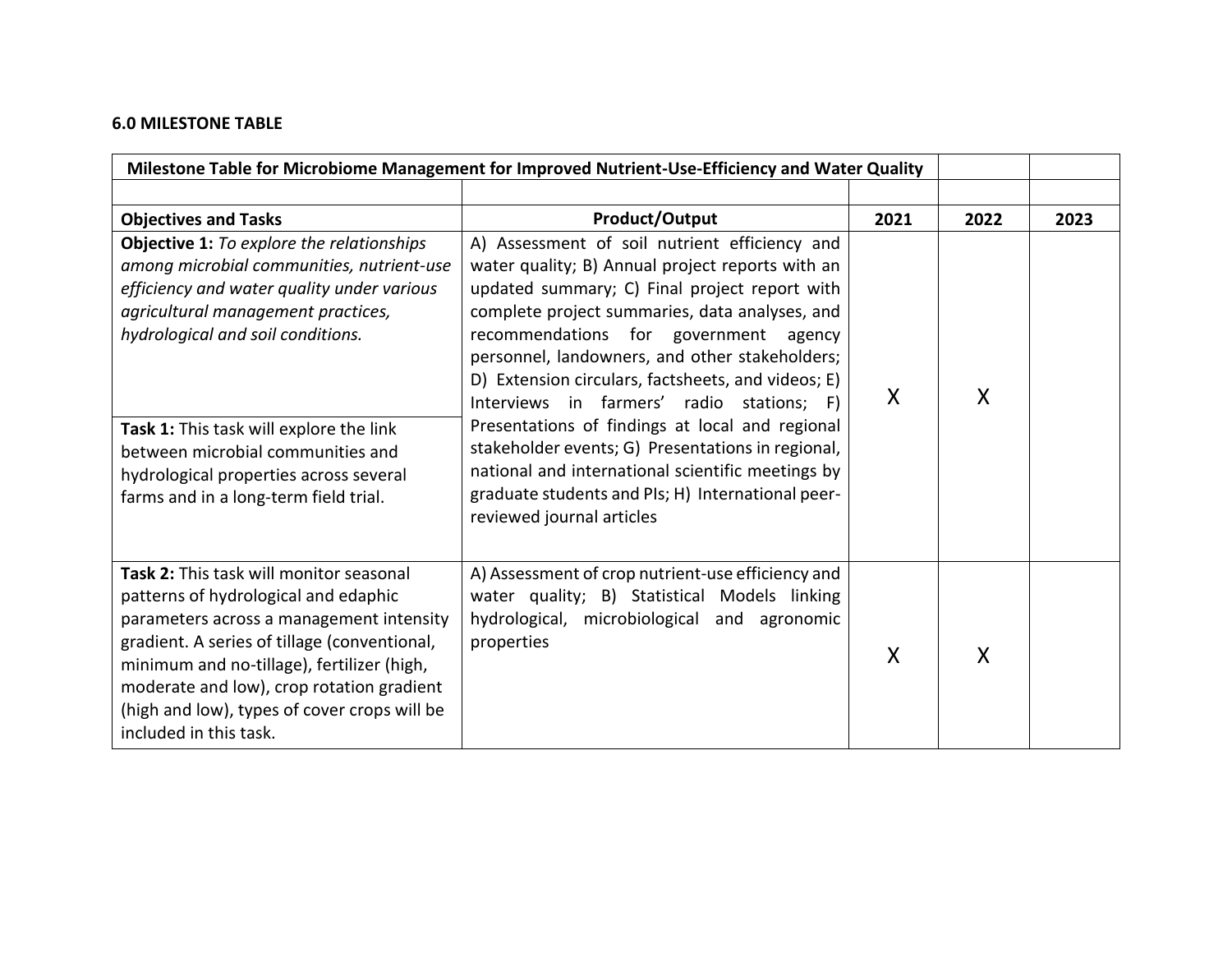| <b>Objective 2:</b> To disseminate results and<br>findings to educate producers and<br>landowners in ND, and to promote<br>awareness about the importance of<br>microbiomes for nutrient-use efficiency and<br>water quality. | A) A website on microbiomes and water quality;<br>B) Statistical Models linking key microbial groups<br>to nutrient-use efficiency and water quality; C)<br>Tailored recommendations for individual<br>cooperating farms and anonymous comparison<br>to other farmlands; D) Presentations at existing<br>NDSU Extension programs and events. | X |  |
|-------------------------------------------------------------------------------------------------------------------------------------------------------------------------------------------------------------------------------|----------------------------------------------------------------------------------------------------------------------------------------------------------------------------------------------------------------------------------------------------------------------------------------------------------------------------------------------|---|--|
| Task 3: As part of this task, we will make<br>educational materials on the overall<br>importance of agricultural microbiomes for<br>soil nutrient cycling processes with<br>subsequent implications for water quality.        |                                                                                                                                                                                                                                                                                                                                              |   |  |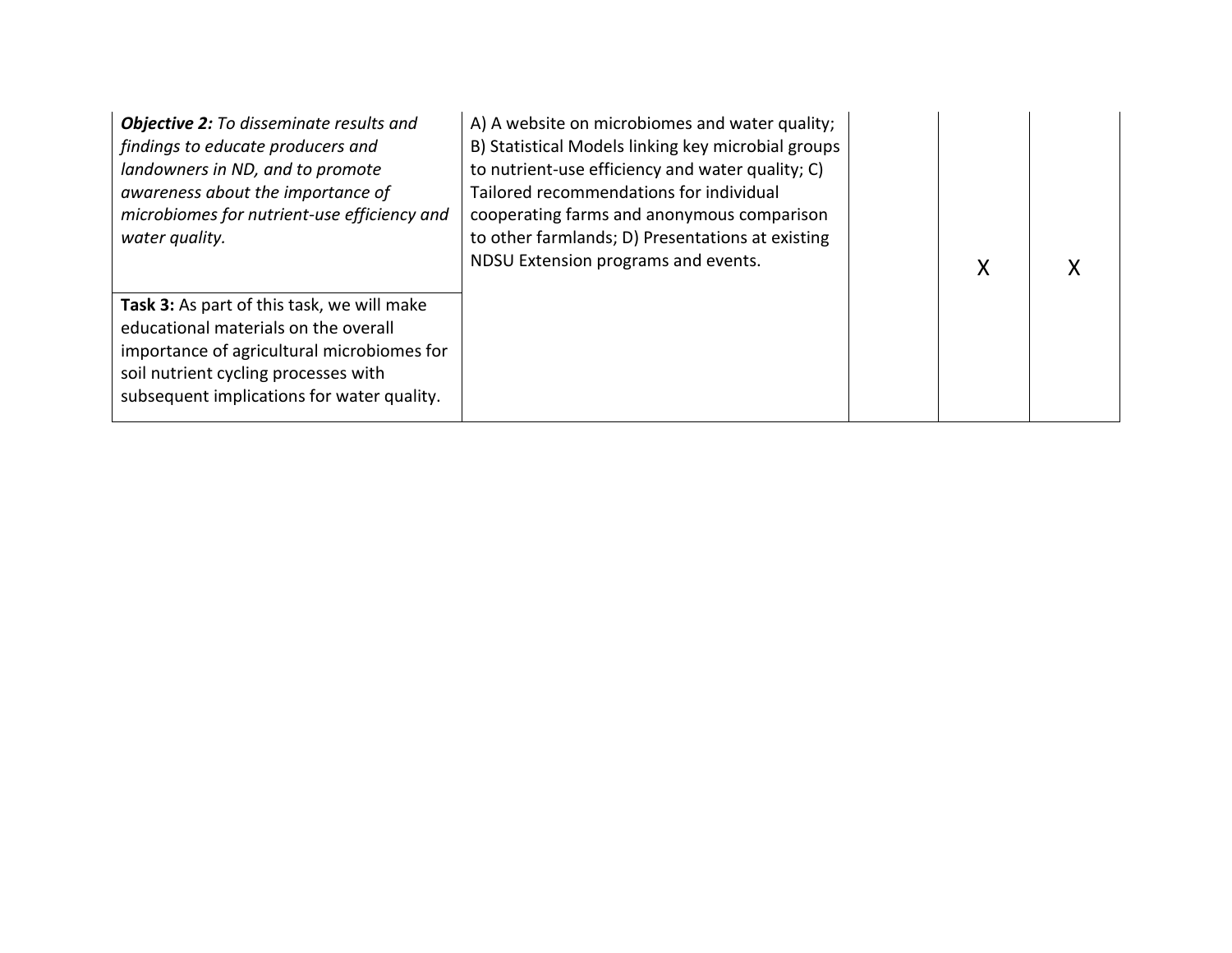## **7.0 BUDGET TABLES**

**Budget Table for Microbiome Management for Improved Nutrient-Use-Efficiency and Water Quality**

| <b>Part 1: Funding Sources</b> | 2021    | 2022    | 2023    | <b>TOTAL</b> |
|--------------------------------|---------|---------|---------|--------------|
|                                |         |         |         |              |
| FY21 Section 319 Funding       | 119,990 | 109,660 | 65,350  | 295,000      |
| NDSU Non-federal Match**       | 64,654  | 65,302  | 66,711  | 196,667      |
| Total                          | 184,644 | 174.962 | 132,061 | 491,667      |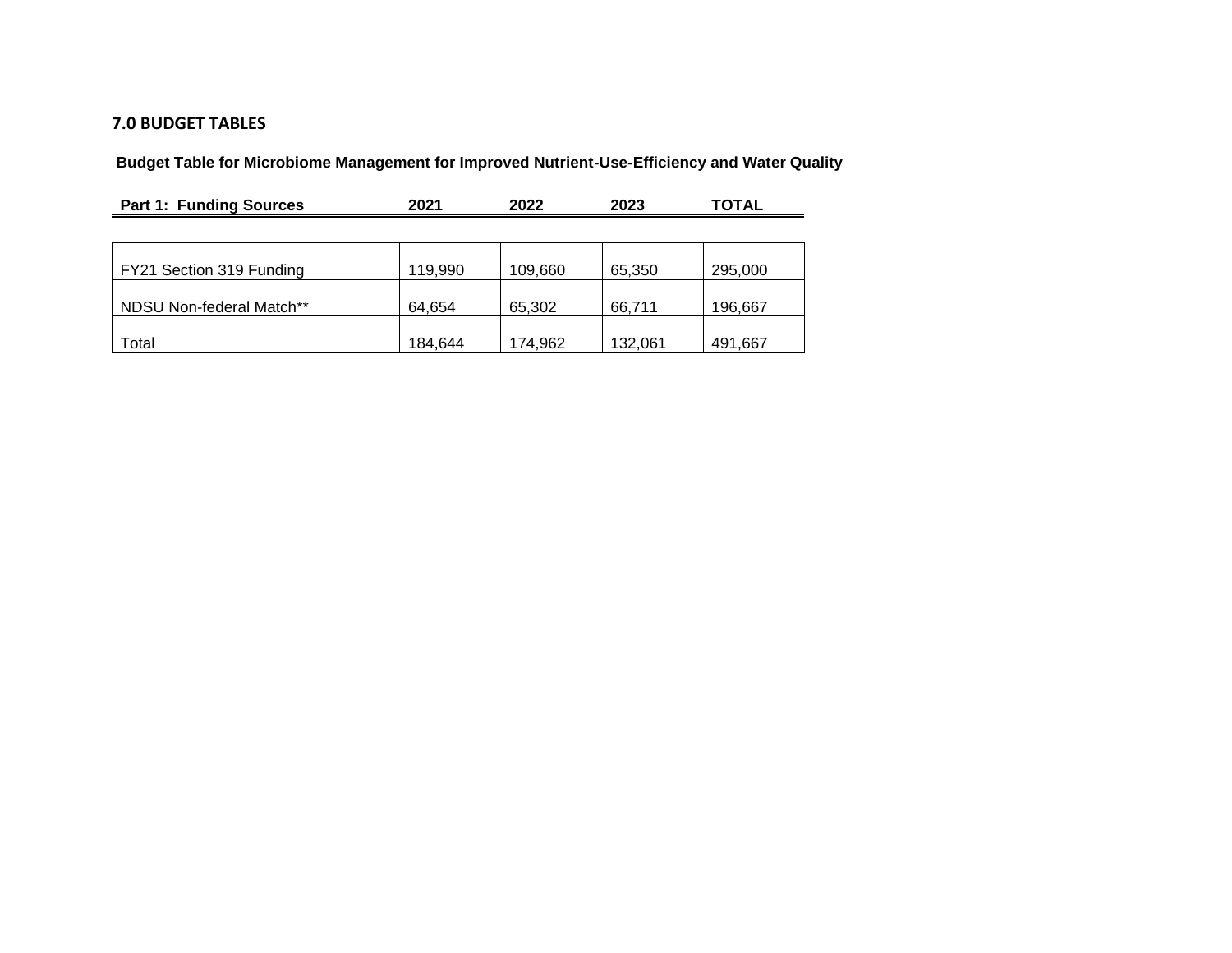## **Microbiome Management for Improved Nutrient-Use-Efficiency and Water Quality**

# **Part 2: Section 319/Non-Federal Budget**

|                                                                                 |             |             |             | Total 319    | <b>Total NDSU</b><br>Non-federal |              |
|---------------------------------------------------------------------------------|-------------|-------------|-------------|--------------|----------------------------------|--------------|
| <b>Fiscal Year</b>                                                              | 2021        | 2022        | 2023        | <b>Funds</b> | <b>Match</b>                     | <b>Total</b> |
| A. PERSONNEL (Salaries and Wages)                                               |             |             |             |              |                                  |              |
| Pl's and Key Personnel<br>1.                                                    | \$0.00      | \$0.00      | \$0.00      | 0.00         | 123,711.00                       | 123,711      |
| 1 MS GRA @ \$18,000<br>2.                                                       | \$18,000.00 | \$18,540.00 | \$0.00      | 36,540       |                                  | 36,540       |
| 2 Research Specialist @ \$9,000 each<br>3.                                      | \$18,000.00 | \$18,540.00 | \$19,097.00 | 55,637       |                                  | 55,637       |
| 1 CREC Research Specialist @33% time<br>5.                                      | \$9,000.00  | \$9,270.00  | \$9,548.00  | 27,818       |                                  | 27,818       |
| <b>TOTAL PERSONNEL</b>                                                          | \$45,000.00 | \$46,350.00 | \$28,645.00 |              |                                  |              |
| <b>B. PERSONNEL FRINGE BENEFITS</b>                                             |             |             |             |              |                                  |              |
| 1. PI's and Key Personnel                                                       | \$0.00      | \$0.00      | \$0.00      | 0.00         | 53,285                           | 53,285       |
| 2. Fringe benefits on GRA salaries @ 3%                                         | \$540.00    | \$557.00    | \$0.00      | 1,097        |                                  | 1,097        |
| 3. Fringe benefits on Research Specialist salaries<br>@ 45%                     | \$8,100.00  | \$8,343.00  | \$8,594.00  | 25,037       |                                  | 25,037       |
| 5. Fringe benefits on CREC Research Specialist<br>salary @ 45%                  | \$4,050.00  | \$4,172.00  | \$4,297.00  | 12,519       |                                  | 12,519       |
| <b>TOTAL FRINGE Benefits</b>                                                    | \$12,690.00 | \$13,072.00 | \$12,891.00 |              |                                  |              |
| <b>TOTAL PERSONNEL AND BENEFITS</b>                                             | \$57,690.00 | \$59,422.00 | \$41,536.00 |              |                                  |              |
| <b>C. EXPENDABLE MATERIALS AND SUPPLIES</b>                                     |             |             |             |              |                                  |              |
| 1. Sampling equipment (vials, caps, bags, flags,<br>batteries, cleaning agents) | \$1,667.00  | \$1,718.00  | \$1,770.00  | 5,155        |                                  | 5,155        |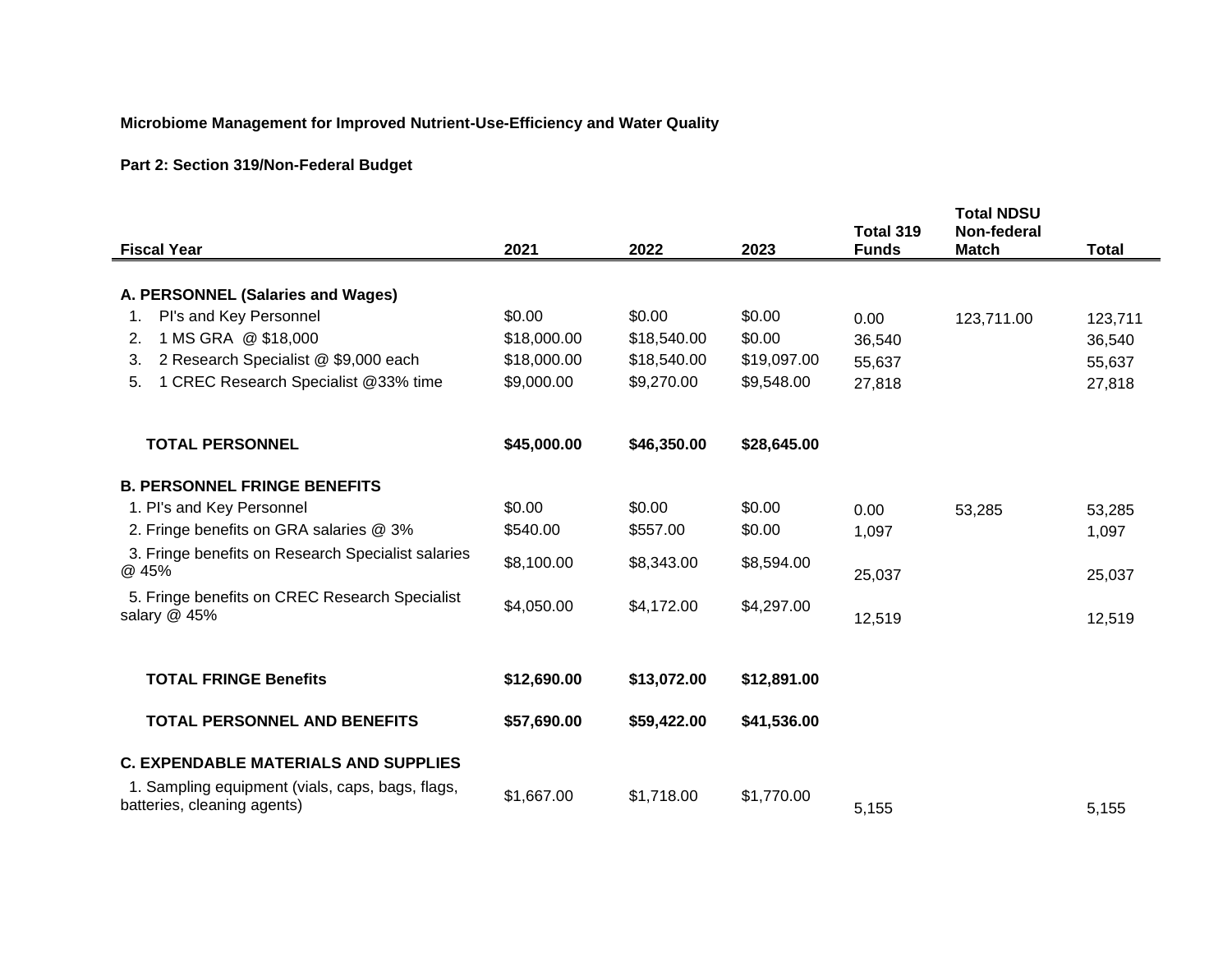| 2. Piezometers and suction cup lysimeters stations<br>@ \$3,650 each                                                                                                                | \$10,320.00                        | \$0.00                           | \$0.00                     | 10,320              | 10,320              |
|-------------------------------------------------------------------------------------------------------------------------------------------------------------------------------------|------------------------------------|----------------------------------|----------------------------|---------------------|---------------------|
| 3. Chemicals and materials for soil extractions,<br>digests, incubations                                                                                                            | \$1,667.00                         | \$0.00                           | \$0.00                     | 1,667               | 1,667               |
| 4. DNA extraction kits (plant and soil)<br>5. PCR and qPCR kits                                                                                                                     | \$1,172.00<br>\$2,310.00           | \$1,208.00<br>\$2,310.00         | \$0.00<br>\$0.00           | 2,380<br>4,620      | 2,380<br>4,620      |
| 6. Molecular reagents (primers, adapters, gel<br>electrophoresis etc.)                                                                                                              | \$500.00                           | \$515.00                         | \$0.00                     | 1,015               | 1,015               |
| 7. Stable Isotope probing<br>8. Chemicals for functional assays<br>9. Microbiological media and reagents                                                                            | \$1,125.00<br>\$900.00<br>\$300.00 | \$1,125.00<br>\$0.00<br>\$309.00 | \$0.00<br>\$0.00<br>\$0.00 | 2,250<br>900<br>609 | 2,250<br>900<br>609 |
| 10. Lab supplies (PCR tubes, pipettes, tubes,<br>gloves)                                                                                                                            | \$500.00                           | \$515.00                         | \$0.00                     | 1,015               | 1,015               |
| 12. CREC, Consumables for field site maintenance<br>(fertilizers, chemicals, etc.) and Repairs on<br>equipment used to impose, manage and maintain<br>field trial treatments.       | \$1,800.00                         | \$1,854.00                       | \$1,910.00                 | 5,564               | 5,564               |
| <b>TOTAL EXPENDABLES</b>                                                                                                                                                            | \$22,261.00                        | \$9,554.00                       | \$3,680.00                 |                     |                     |
| <b>D. TRAVEL</b>                                                                                                                                                                    |                                    |                                  |                            |                     |                     |
| 1. Travel to field sites (2-SUVs @ 2,000 miles in the<br>1st yr and 1000 miles in the 2nd yr @ \$0.62/mile)                                                                         | \$1,240.00                         | \$1,240.00                       | \$0.00                     | 2,480               | 2,480               |
| 2. Travel to present results at four local and<br>regional events/yr (sedan @ 2,000 miles/yr @<br>\$0.26/mile, lodging: \$86.40/night x 4 nights, in-state<br>meals per diem: \$35) | \$0.00                             | \$1,145.60                       | \$1,180.00                 | 2,326               | 2,326               |
|                                                                                                                                                                                     |                                    |                                  |                            |                     |                     |
| <b>TOTAL TRAVEL</b>                                                                                                                                                                 | \$1,240.00                         | \$2,385.60                       | \$1,180.00                 |                     |                     |
| <b>F. OTHER DIRECT COSTS</b>                                                                                                                                                        |                                    |                                  |                            |                     |                     |
| 1. Soil fertility and salinity analyses fees                                                                                                                                        | \$10,260.00                        | \$10,568.00                      | \$10,886.00                | 31,714              | 31,714              |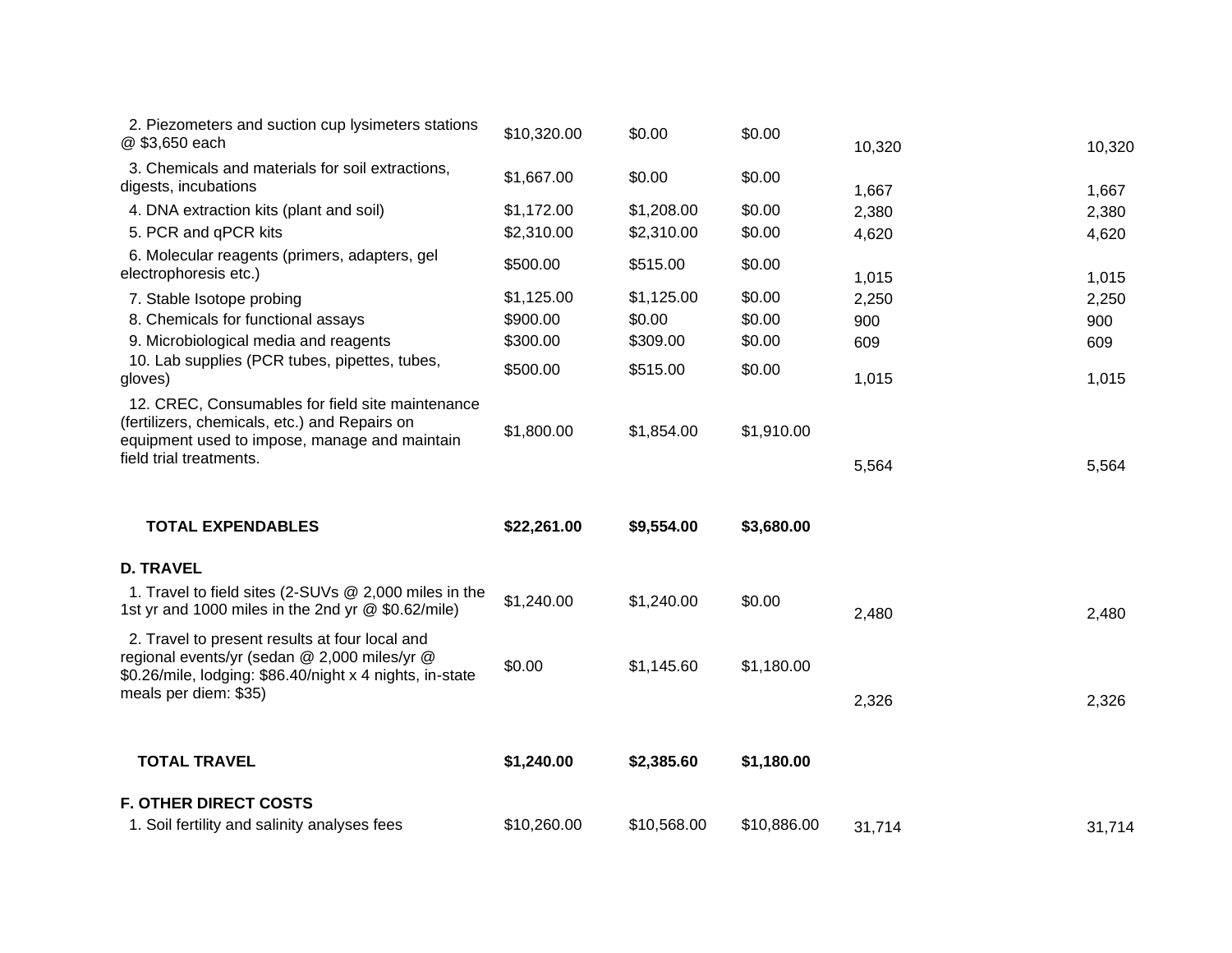| 2. Plant nutrient fees                          | \$1,440.00   | \$1,484.00  | \$1,529.00  | 4,453   |         | 4,453   |
|-------------------------------------------------|--------------|-------------|-------------|---------|---------|---------|
| 4. Land Leases                                  | \$6,000.00   | \$6,180.00  | \$0.00      | 12,180  |         | 12,180  |
| 5. Amplicon sequencing (\$30 per gene; 3 genes) | \$6,000.00   | \$6,000.00  | \$0.00      | 12,000  |         | 12,000  |
| 6. Metagenomic sequencing (\$310/sample)        | \$3,100.00   | \$3,100.00  | \$0.00      | 6,200   |         | 6,200   |
| <b>OTHER DIRECT COSTS</b>                       | \$26,800.00  | \$27,332.00 | \$12,415.00 | 66,547  |         | 66,547  |
| <b>G. TOTAL DIRECT COST</b>                     | \$107,991.00 | \$98,693.60 | \$58,811.00 | 265,496 | 176,996 | 442,492 |
| <b>I. UNIVERSITY INDIRECT COSTS</b>             |              |             |             |         |         |         |
| 1. University indirect costs (11.1111% of TDC)  | \$11,998.00  | \$10,965.00 | \$6,534.00  | 29,497  | 19,666  | 49,163  |
| <b>Subtotals</b>                                | 119,989      | 109,659     | 65,345      | 294,993 | 196,662 | 491,655 |
|                                                 |              |             |             |         |         |         |
| <b>Total 319/Non-Federal Budget</b>             | 119,989      | 109,659     | 65,345      | 294.993 | 196,662 | 491,655 |